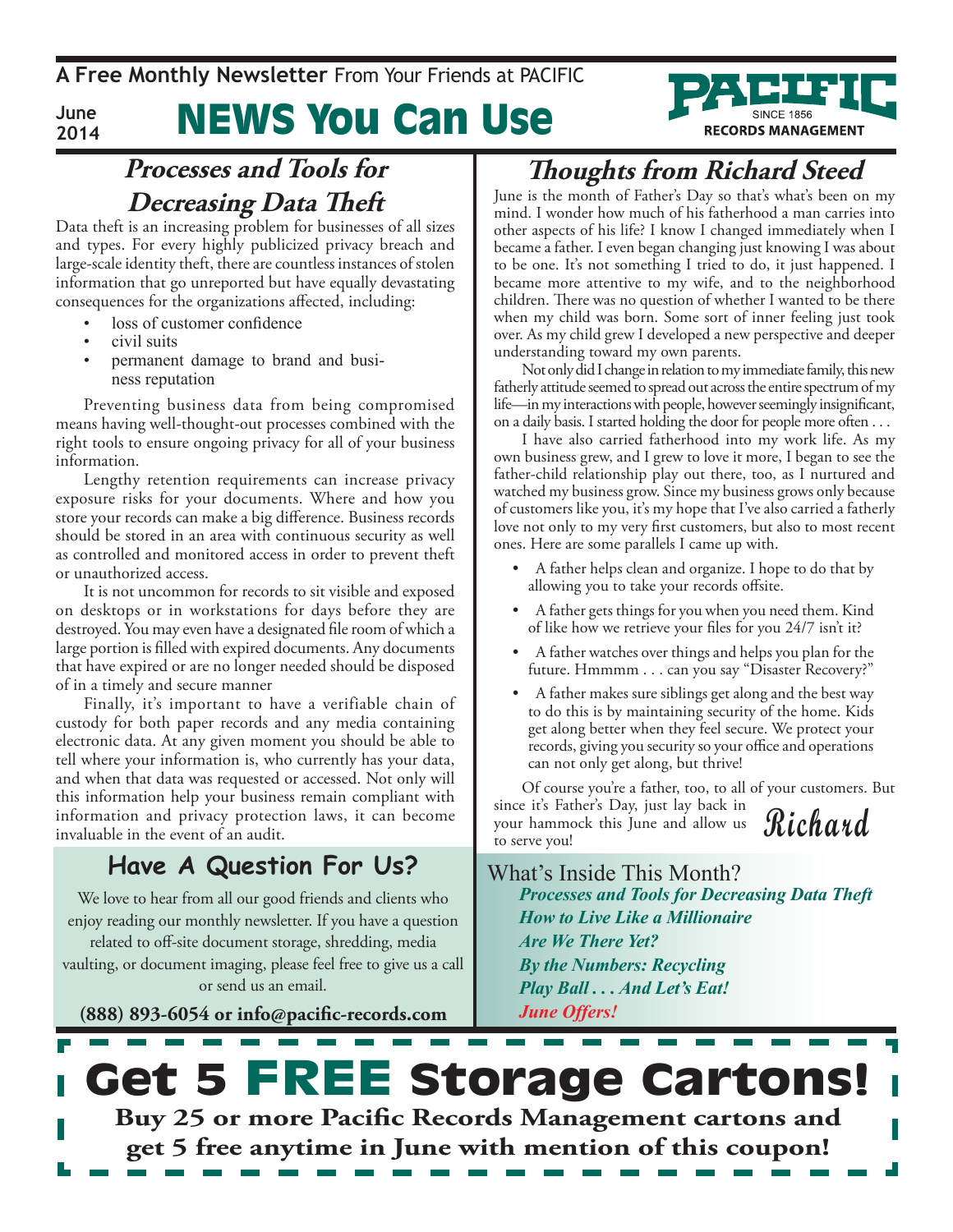### **How to Live Like a Millionaire June Holidays and Events**

Did you know that winning the lottery is not the best way to become a millionaire? In fact, more than 90 percent of lottery winners burn through their money within ten years, with some using up their cash within weeks or months. The true secret is that millionaires don't rely on a quick buck. There are some consistent patterns that millionaires live by that you can imitate on your own road to richness.



#### **Saving and Investing, Not Earning**

Millionaires tend to see their money differently than many folks. They perceive their money as a tool for saving and investing, not just as income to spend. They may, for example, live in a smaller home than they could actually afford, in order to have remaining income to invest. In fact, most people would be surprised to learn than many people who have amassed large investment portfolios live rather simply.

#### **Keeping Their Eyes on the Goal**

These millionaires tend to be very focused on their goal of financial success and persevere throughout their lifetimes. They tend to work out short- and long-term plans, including writing down their goals and the methods they intend to use to get there. They are also willing to make sacrifices for the long term.

#### **Willing to Take Risks**

Millionaires also realize that they need to take some calculated risks in order to maximize their investment earning potential. They understand that they will not become rich by storing their saved cash under their mattresses. Rather, they spend the time necessary to learn to invest in the smartest way possible.

### **Sharing the Wealth**

Although donating some of their fortune can offer tax benefits, most millionaires are generous with their money regardless. Giving away some of your treasure often leads to more creative thinking and is a motivation to earn more and make your money work harder.

So, can you become a millionaire? There are currently 9.63 million households in the United States with a net worth of over \$1 million. The vast majority of those are people who have slowly amassed their fortune over their lifetime. So, while you may buy a lottery ticket from time to time, remember that you can create your own winnings if you are focused, have a plan, and use your money wisely.

- 1 Say Something Nice Day
- 1-7 National Business Etiquette Week
- 2 National Leave the Office Earlier Day
- 4 International Day of Innocent Children
- 5 World Environment Day
- 6 National Yo-Yo Day
- 7 National Trails Day
- 7-14 International Clothesline Week
- 8-14 National Flag Week
- 8 World Oceans Day
- 12 National Nursing Assistants Day
- 12-19 National Nursing Assistants Week
- 13 Work at Home Fathers Day
- 13-20 National Hermit Week
- 14 Flag Day
- 15 Father's Day
- 16-22 Meet a Mate Week
- 17 World Day to Combat Desertification and Drought
- 18 International Sushi Day
- 19 World Sauntering Day
- 20 World Refugee Day
- 21 First Day of Summer
- 21 World Music Day
- 22 Stupid Guy Thing Day
- 22-28 Carpenter Ant Awareness Week
- 23 Let It Go Day
- 23 Public Service Day
- 23-29 National Insect Week
- 24 National Columnists Day
- 26 International Day Against Drug Abuse
- 27 Decide to Be Married Day
- 29 Log Cabin Day

### **June is Also . . .**

Adopt a Shelter Cat Month African-American Music Appreciation Month Audiobook Appreciation month Cancer from the Sun Month Cataract Awareness Month Child Vision Awareness Month Children's Awareness Month Dairy Alternatives Month Effective Communications Month Entrepreneurs "Do It Yourself" Marketing Month Georgia Blueberry Month Great Outdoors Month International Childhood Cancer Awareness Month International Men's Month International Surf Music Month June Dairy Month Men's Health Education and Awareness Month

The material contained in this newsletter is for informational purposes only and is based upon sources believed to be reliable and authoritative; however, it has not been independently verified by us. This newsletter should not be construed as offering professional advice. For guidance on a specific matter, please consult a qualified professional.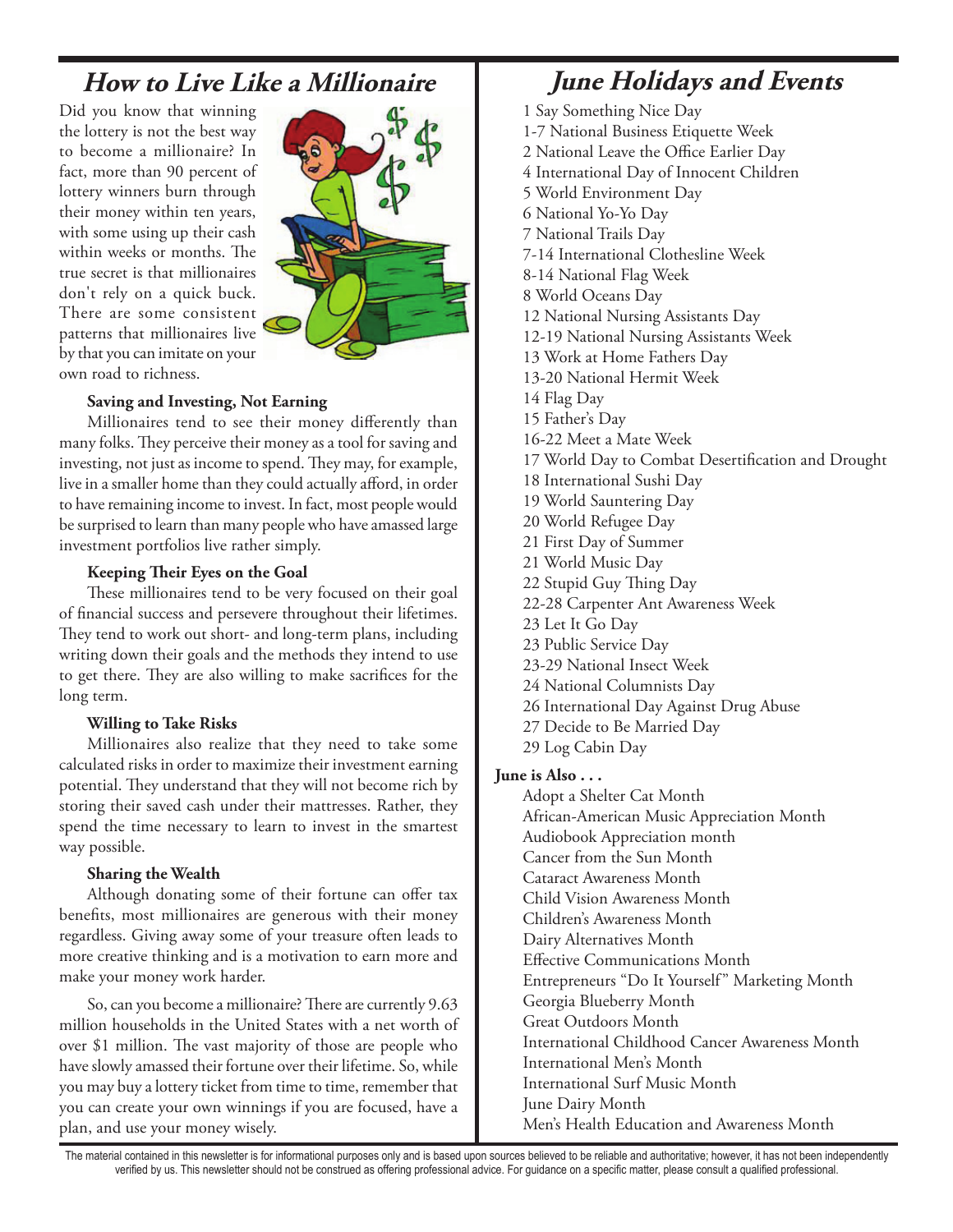## PacBlog **Do You Really Have Control Over Your Corporate Data?**

PacBlog is the monthly web log of Pacific Records Storage To read this month's installment, please click the title below.

<http://pacific-records.com/really-control-corporate-data>

You may also access the PacBlog at the URL below. There you will find this month's installment along with archives of previous installments.

**http://pacific-records.com/category/pacnews**

## **Haircut Idea**

A man with a small boy entered a barbershop and asked for a haircut. When the barber had finished with him, the man said, "I'm going down the street for a beer. Please cut the kid's hair."



The barber cut the boy's hair, then waited for the man to return. Finally, he turned to the kid and asked, "Where the dickens did your father go?"

"Oh," said the boy, "he's not my father. He's the guy who stopped me in the street and asked if I'd like a free haircut."

## **Do You Want To Win A \$25 VISA Gift Card?**



Each month we'll give you a new challenge of some type. All those who reply with a

correct answer are eligible to win. At the end of the month we'll draw a lucky name.

Here is this month's challenge: What has 3 feet but still can't walk? **Last Month's Answer to:** *Grass is. Lawn isn't. Message is. Letter isn't. Guessing is. Cheating isn't.*

**Last month's Winner: Sheryl Pereda A Word with Consecutive S's**

Email your answer to **info@pacific-records.com Barth Daly, LLP**

### **June Service Awards** Celebrating Pacific Employee Anniversaries

**12 years** Carmen Rutz:

**10 years** Bernie Hamby

**10 years** Gurmit Singh

**3 years** Dallin Woodruff

## **Quick Tips: Green Living**

If you want to cut your energy use, consider switching from a desktop computer to a laptop. Laptop computers use almost three-quarters less electricity than a desktop model. To save more, power down your computer each night instead of letting it run.



HARD DRIVES MUST BE DESTROYED

# 3 months FREE secure Destruction service

*Get 3 months of free Secure Destruction service when you sign up for a new Secure Destruction account with a one-year agreement. Just mention this coupon! Email info@pacific-records.com for more information.*